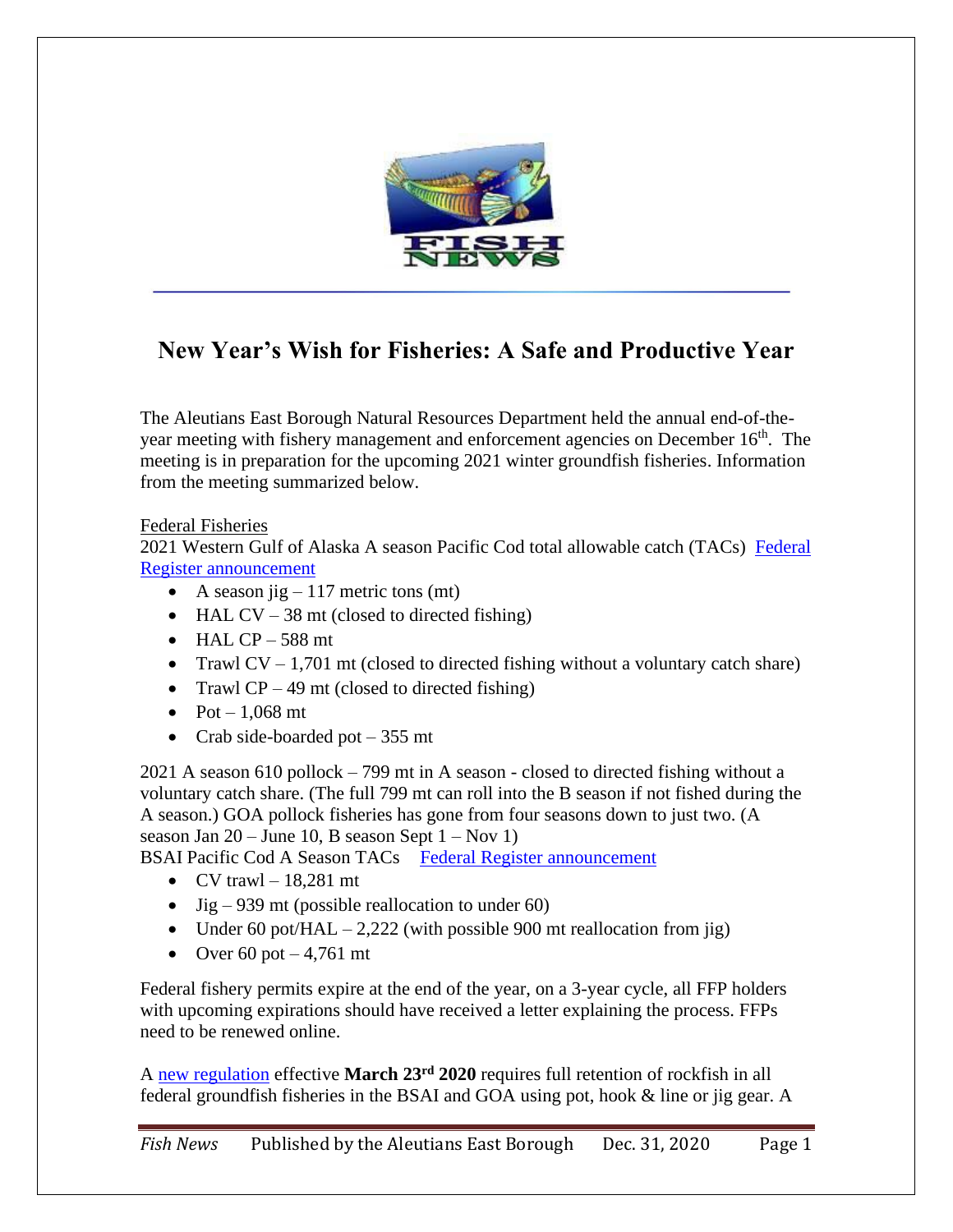certain amount is eligible for commerce, or for donation or personal use. State-managed fisheries are not included in this regulation.

One regulation clarification: pot gear fishing of sablefish or halibut requires use of NMFS logbook, including vessels less than 60 ft LOA.

A rule update: vessels that possess an FFP must have a matching LLP endorsement to participate in the parallel fishery in the BSAI beginning January  $4<sup>th</sup>$  2021, similar to the GOA parallel fishery rules.

The BSAI cod CV trawl and the over 60 ft pot TACs are expected to be fully harvested within a week.

# State Groundfish Fisheries

The 2021 South Peninsula guideline harvest level (GHL) for pot gear is 4,489,514 pounds, jig gear 792,267 pounds. The South Alaska Peninsula Area state-waters Pacific cod pot gear season will open at noon March 7, 2021 or seven days after closure of the Western Gulf of Alaska (WGOA) federal/parallel Pacific cod pot gear sector A season, whichever is later. The season opening date for pot gear may be delayed due to weather. The jig gear season will open 48 hours after the WGOA federal/parallel jig gear sector A season closes. Vessels participating in the South Alaska Peninsula Area state-waters Pacific cod season may not exceed 58 feet, 60 pot limit. [2021 State-Waters South](http://www.adfg.alaska.gov/static/applications/dcfnewsrelease/1235396473.pdf)  [Peninsula Chignik And Kodiak GHLs announcement.](http://www.adfg.alaska.gov/static/applications/dcfnewsrelease/1235396473.pdf)

The 2021 Dutch Harbor Subdistrict (DHS) state-waters Pacific cod season GHL for pot gear is 27,292,000 pounds and 100,000 pounds for jig gear. The DHS season for pot gear will open by advisory announcement 7 days after closure of the initial federal Pacific cod season for the Bering Sea and Aleutian Islands hook-and-line and pot catcher vessel less than 60 feet sector. The DHS state-waters Pacific cod season for jig gear will open at midnight May 1, 2021. Vessels 58 feet or less using pot gear or mechanical jigging machines may participate in DHS state-waters Pacific cod fishery. Gear is limited to 60 groundfish pots or 5 mechanical jigging machines. [2021 Dutch Harbor Subdistrict State](http://www.adfg.alaska.gov/static/applications/dcfnewsrelease/1235188842.pdf)[waters Pcod GHL announcement.](http://www.adfg.alaska.gov/static/applications/dcfnewsrelease/1235188842.pdf)

The Aleutian Islands Subdistrict (AIS) state-waters Pacific cod fishery 2021 GHL is 15,000,000 pounds. The daily harvest limit of Pacific cod in the AIS state-waters Pacific cod season is 150,000 pounds round fish weight per vessel, with a maximum of 150,000 pounds of unprocessed Pacific cod on board a vessel at any time. The AIS state-waters Pacific cod season opens January 1 in the Adak Section to vessels 60 feet or less, except for vessels operating longline gear which may be no more than 58 feet OAL. All state waters of the AIS will open to vessels 125 feet or less using pot gear and vessels 100 feet or less OAL using trawl gear noon March 15th. The AIS state-waters Pacific cod season will close when the GHL is reached. [2021 Aleutian Island Subdistrict State-waters Pcod](http://www.adfg.alaska.gov/static/applications/dcfnewsrelease/1235037384.pdf)  [GHL announcement.](http://www.adfg.alaska.gov/static/applications/dcfnewsrelease/1235037384.pdf)

The South Alaska Peninsula Area–Eastern District black rockfish fisheries will open at 12:01 a.m. January 1, 2021.; GHL 75,000 pounds. State rockfish GHLs and bycatch limits [here.](http://www.adfg.alaska.gov/static/applications/dcfnewsrelease/1237106983.pdf)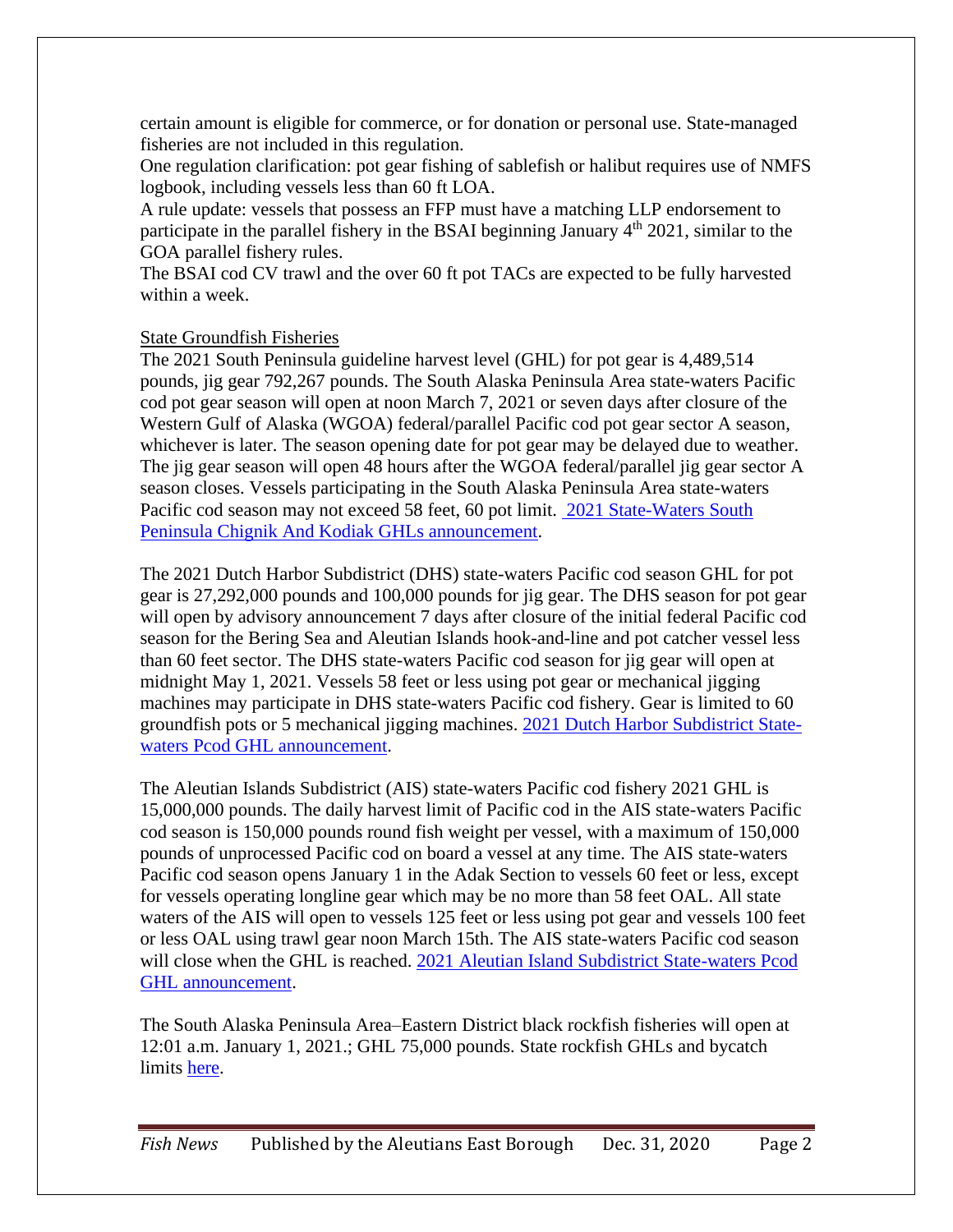Buoy tag fees are being waived this year, but current buoy tags are required for all Pacific cod pots. Daily reporting of harvests is critical for able management of the fishery. Please stay in communication with ADFG managers during the fishing season.

The South Peninsula, DHS and AIS state-waters Pacific cod fisheries are exclusive vessel registration areas. A vessel may not be registered for more than one exclusive registration area during a calendar year.

CFEC permits for state fisheries expire at end of the year and can be renewed online. This is a Board of Fish year for Aleutians East fisheries.

| Statewide Shellfish (2020/2021 cycle)             | March $5-10$         |
|---------------------------------------------------|----------------------|
| Board of Fish Proposals due<br>٠                  | April $9th$          |
| Agenda Change Requests due                        | August 13            |
| <b>Work Session</b>                               | October 20-21        |
| Alaska Peninsula, BSAI, Chignik PCod<br>$\bullet$ | October 22-23        |
| Alaska Peninsula, Chignik Salmon                  | February 18-23, 2022 |
| <b>Observer Program</b>                           |                      |
| <b>ODDS</b> Selection Rates for 2021              |                      |
| Longline Gear                                     | 23.35%               |
| Pot Gear                                          | 29.92%               |
|                                                   | .                    |

• Trawl Gear 19.29% • EM Longline and EM Pot Gear 30%

There has been some confusion regarding logging certain gear types in ODDS. If during the trip you will be using pot gear and that pot gear is strung together, this is still pot gear - not hook and line gear.

- Longline or Hook & Line Gear Declare this gear type if using hooks of any kind
- Pot Gear Declare this gear type if using pots of any kind (even if strung together)

Unused trips from 2020 selected as observed, will carry over to 2021.

Ports Deploying From in 2021 - As outlined in the Annual Deployment Plan (ADP) for 2021, due to the ongoing COVID-19 pandemic, NMFS will only be deploying observers from certain ports in Alaska:

- Akutan
- Dutch Harbor/Unalaska
- False Pass
- Homer
- Juneau
- Ketchikan
- King Cove
- Kodiak
- Nome
- **Petersburg**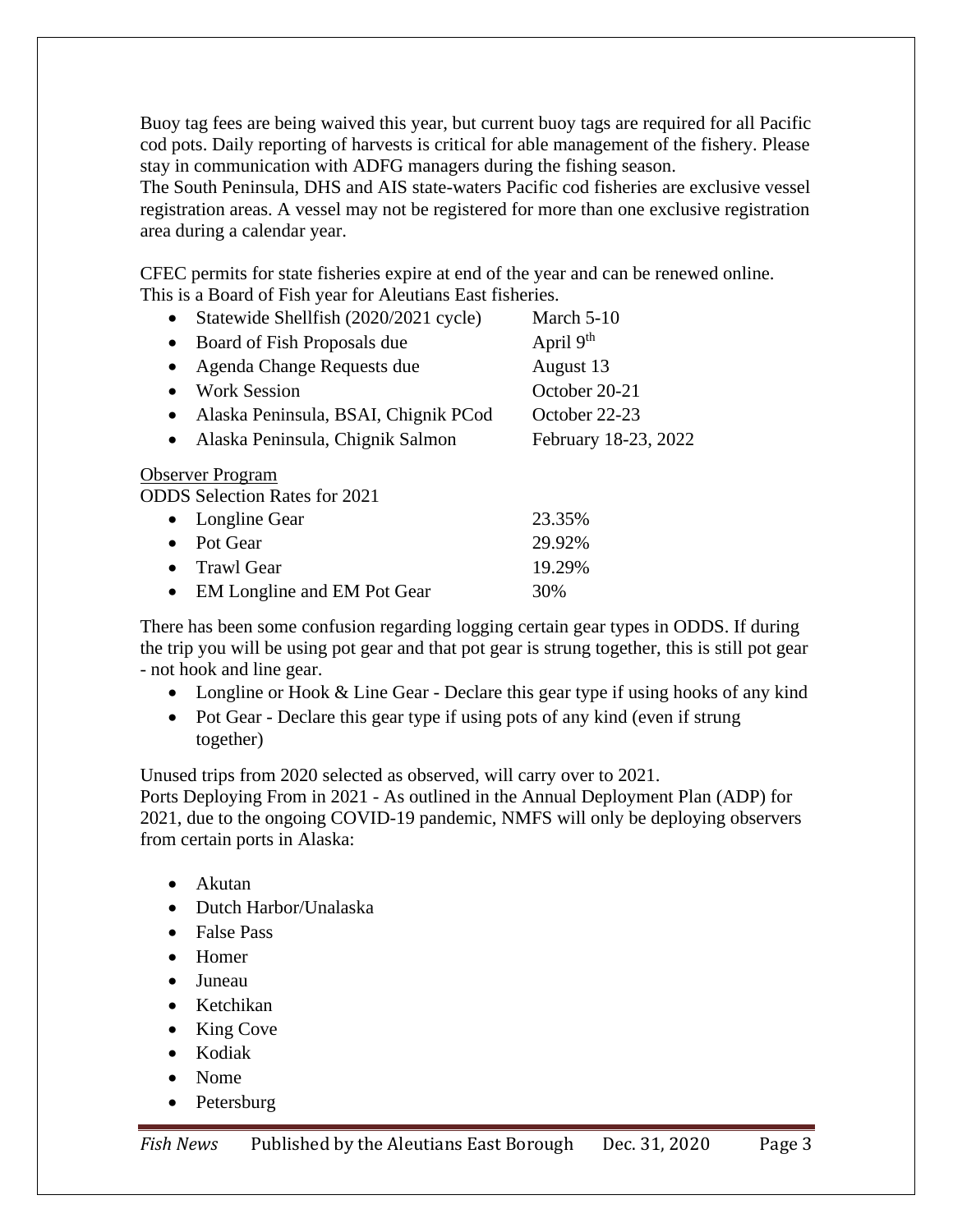- Sand Point
- Seward
- Sitka
- Yakutat

In the event a logged trip is selected for observer coverage from a port not listed, you can ask the observer provider for a release. The list may be modified throughout the year and the modification to the list will be provided through a public notice. The AIS call center (855) 747-6377 has an alternate number (206) 673-3338.

### EM trawl exempted fishery permit (EFP)

There will be a preseason meeting for all WGOA EM trawl EFP participants at 2PM on January 15, 2021. There are several EFP changes for 2021. Retention of all species is to be maximized, with as few discards and net bleeds as possible. Discards are allowed of all sharks except spiny dogfish, but must be recorded in the log, including length. Jellyfish may be discarded. NO SALMON are to be discarded in this program to assess salmon bycatch in the pollock fishery. The tendering aspect of the WGOA fishery is unique in the EFP. The EFP has been extended through December  $31<sup>st</sup>$ , 2022.

# Other Items of Interest

- Specifics of the design for the 2021 IPHC Fishery-Independent Setline Survey were discussed at the Fishermen's meeting. The Annual IPHC meeting will be held January  $25-29$ <sup>th</sup>,  $2021$ . Go to [www.iphc.int](http://www.iphc.int/) for more info.
- Fishermen are advised to 'fire up' VMS equipment 6-12 hours in advance of fishing to make sure everything is working correctly.
- USCG vessel safety teams are expected to be in the communities of King Cove, Sand Point, Port Moller and Chignik in late May to early June 2021.
- There was some discussion at the end of the meeting about the NPFMC action at the December meeting on the Cook Inlet Salmon FMP, and possible future implications for the 'traditional net fishing area' in the South Peninsula region. Council action on the Salmon FMP is not expected in the near future

Participants in the December  $16<sup>th</sup> AEB$  fishermen's meeting:

- Brent Pristas, NFMS OLE
- Krista Milani, NMFS Dutch Harbor
- Nat Nichols, ADFG Kodiak
- Miranda Westphal, ADFG Unalaska
- Asia Beder, ADFG Unalaska
- Glenn Campbell, NMFS Observer Program
- Luke Szymanski, AIS Observers
- Jana Lage, AIS Observers
- Josh Keaton, NMFS Sustainable Fisheries
- Jared Fuller, Saltwater, Inc.
- Lara Erikson, IPHC